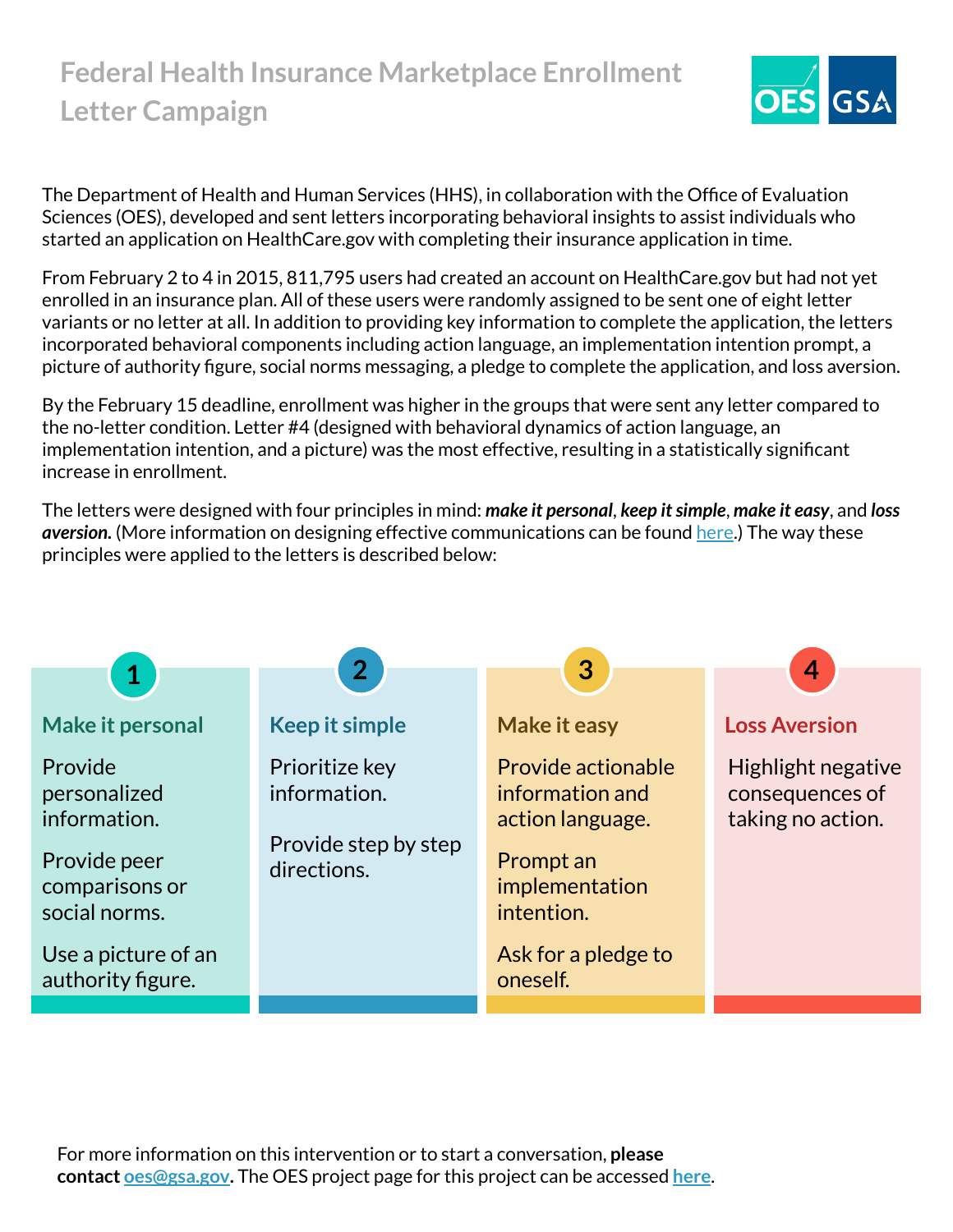

[Mailed on agency letterhead]

[Date]

[Address of Primary Contact]

Dear **[First name last name]:** 

**It's time to come back to HealthCare.gov and complete your enrollment for 2015 health coverage.** If you've completed your enrollment already, that's great – you can skip this letter and refer to the information your health plan sends you.

If you haven't finished enrolling, it's not too late to get high-quality health coverage that meets your needs. Plans available in the Health Insurance Marketplace provide essential health benefits like **free preventive care** and most people qualify for **financial help**. Marketplace coverage can also protect you from unexpected medical costs in the future.

Millions of Americans are already benefiting from the **quality, affordable health coverage** available to them through the Health Insurance Marketplace. We want you to join them!

 Open Enrollment for 2015 ends on February 15, 2015, for Marketplace coverage starting March 1. We don't want you to miss this opportunity for health coverage. Return to HealthCare.gov today!

 For more information, visit HealthCare.gov or call the Marketplace Call Center toll-free at 1-800-318-2596. TTY users should call 1-855-889-4325.

Provide personalized information.

Prioritize key information by bolding text.

Provide simple step-by-step directions.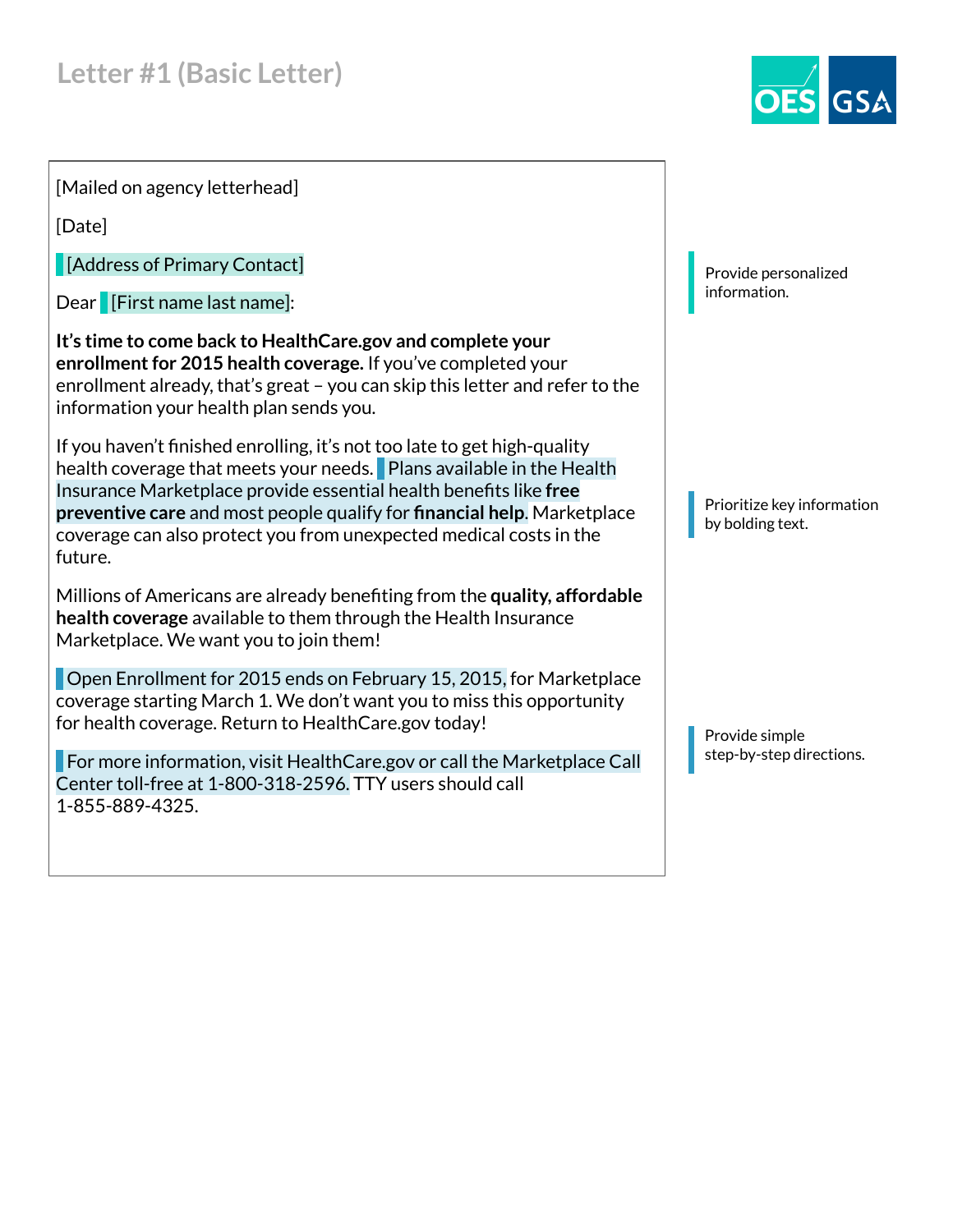# **Letter #4 (Action language + Implementation intention prompt + Picture)**



#### [Mailed on agency letterhead]

Dear [First name]:

#### **You're** *almost* **done at HealthCare.gov — only an extra step or two needed**.

You've started your online enrollment for 2015 health insurance coverage, so you already know the benefits: affordable premiums, guaranteed coverage, free preventive services, and most people qualify for financial help. And if you have any questions, quick help is available on the website or at **1-800-318-2596**. (TTY users should call 1-855-889-4325.)

But you need to act now to finish. The final deadline, February  $15^{\mathsf{th}}$ , is approaching fast. **Visit HealthCare.gov** right away and complete your enrollment.

(If you've completed your enrollment already, that's great  $$ you beat us to the punch!)

Sincerely,

 Kevin Counihan Chief Executive Officer Health Insurance Marketplace



 P.S. Don't have time this second to finish? Make a plan for when you'll act, and go stick it on your refrigerator so you don't forget!



Use action language.

Provide simple step-by-step directions.

Use a picture of an authority figure to increase compliance.

Prompt an implementation intention to help users plan out when they can complete their enrollment.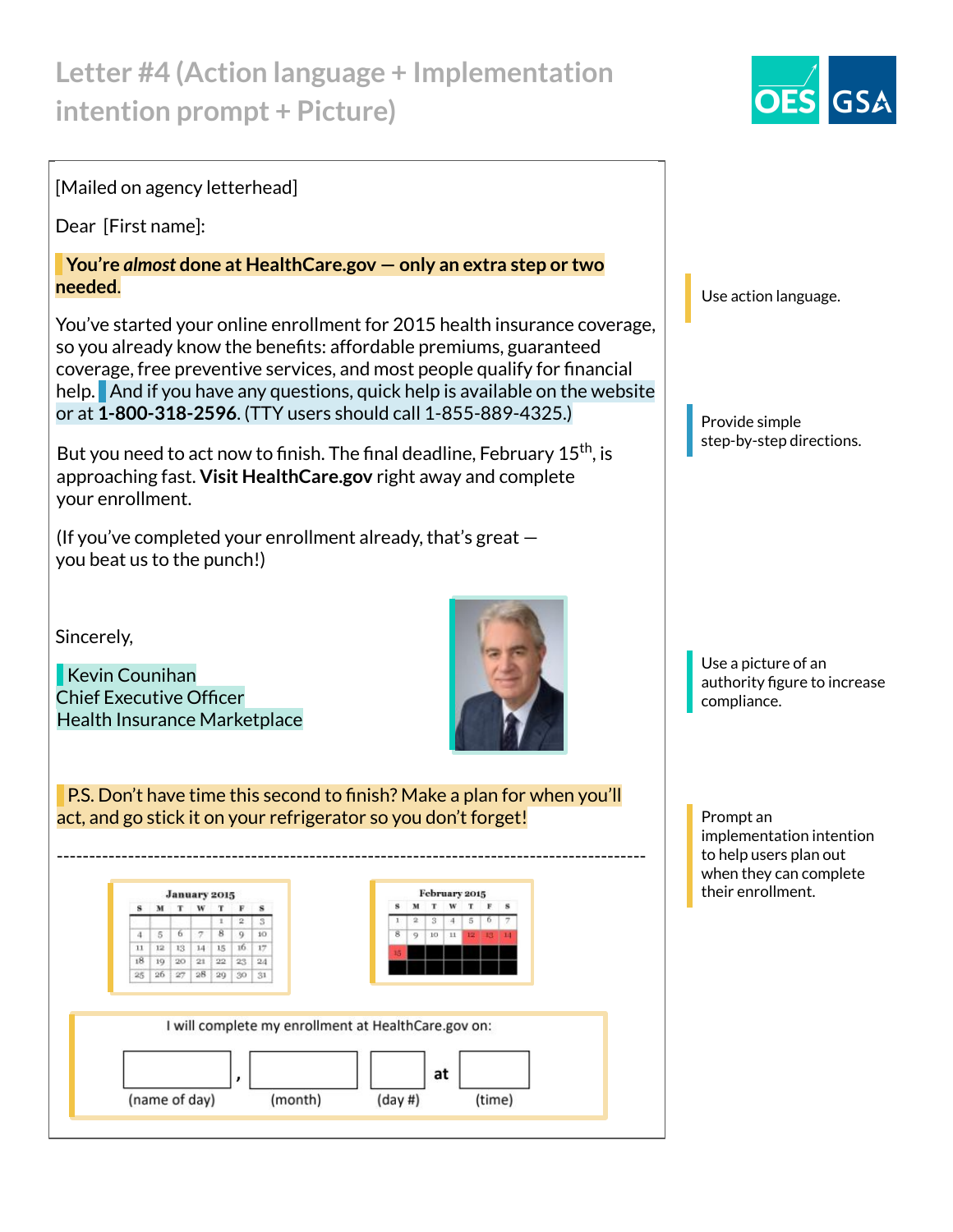### [Mailed on agency letterhead]

Dear [First name]:

 **Americans are enrolling at HealthCare.gov — but you haven't joined them.**

 Millions of Americans have already found health coverage at HealthCare.gov. They know the benefits: affordable premiums, guaranteed coverage, free preventive services, and most people qualify for financial help. And for people with questions, they took advantage of the help available on the website and at **1-800-318-2596**. (TTY users called 1-855-889-4325.)

But you haven't joined them yet. The final deadline, February 15th, is approaching, and many people have already enrolled. Join your fellow Americans on HealthCare.gov to complete your enrollment.

 (If you've completed your enrollment since we mailed this letter, that's great – you're already part of the HealthCare.gov family!)

Sincerely,

 Health Insurance Marketplace Department of Health and Human Services

 P.S. Join us! Check the pledge below, and stick it on your refrigerator so you don't forget. Show others that you value your health.

**----------------------------------------------------------------------------------------**





 I pledge to **Get Covered** at HealthCare.gov and join the millions already doing their part to keep America healthy.

Provide peer comparisons and social norms.

Ask users to make a pledge to themselves.

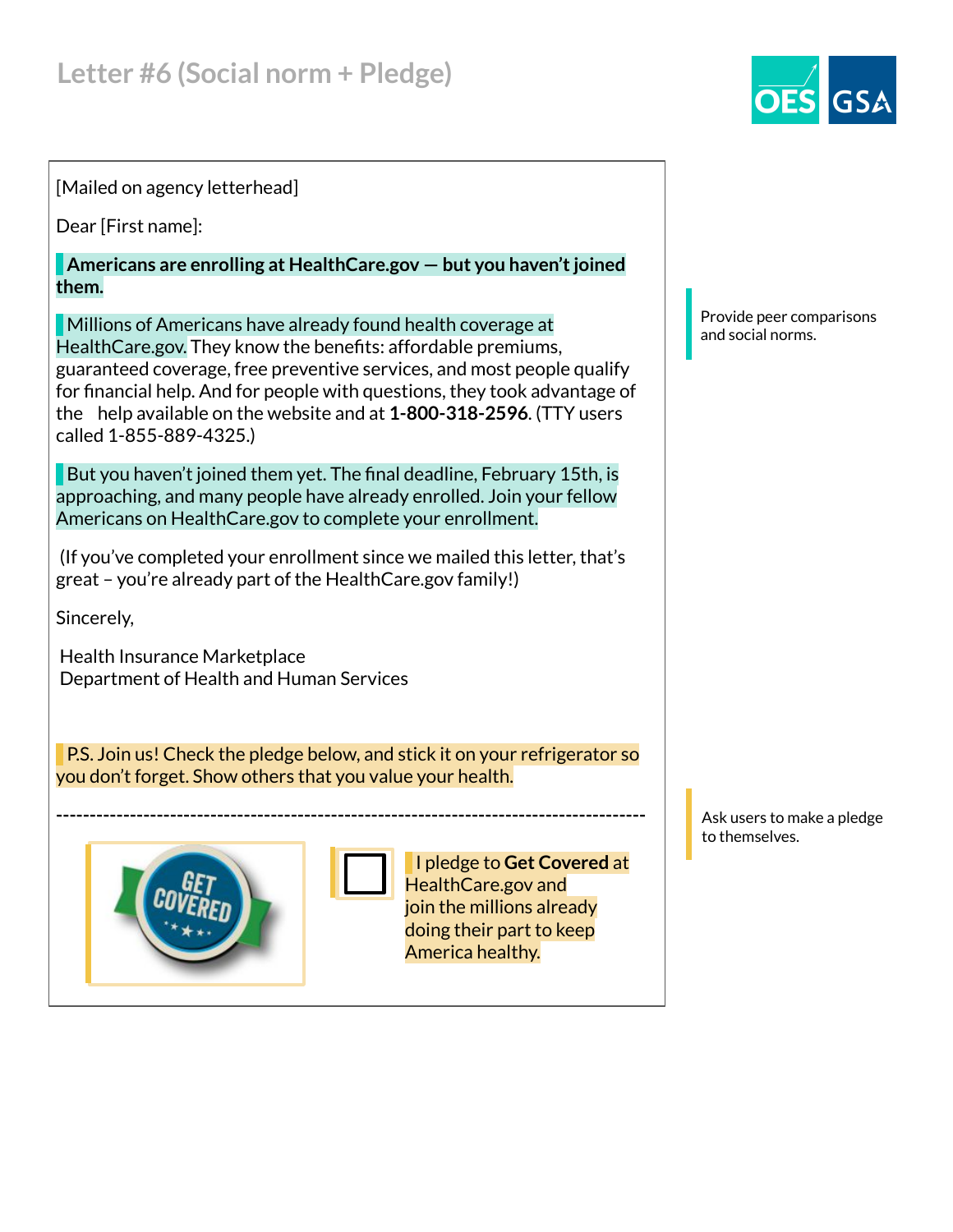# **Letter #8 (Kitchen sink, including Loss aversion)**

### [Mailed on agency letterhead]

Dear [First name]:

 **You're** *almost* **done at HealthCare.gov — but a little more is needed, or else risk a \$325 fee**.

You've started your online application for 2015 health insurance coverage, so you already know the benefits: affordable premiums, guaranteed coverage, free preventive services, and most people qualify for financial help. If you have any questions, quick help is available on the website or at **1- 800-318-2596**. (TTY users should call 1-855-889-4325.)

But you need to act now. The final deadline, February  $15<sup>th</sup>$ , is approaching fast. If you don't get health coverage for 2015, you **risk paying a fee** with your taxes — either \$325 or 2% of your income (whichever is higher).

(If you've completed your enrollment already, that's great — you beat us to the punch!)

Sincerely,

 Kevin Counihan Chief Executive Officer Health Insurance Marketplace



February 2015 January 2015  $M$   $T$ w  $T$ M T W T F  $\overline{2}$  $\mathbf{s}$  $\begin{array}{|c|c|c|c|c|}\n\hline\n5 & 6 & 7 \\
\hline\n\end{array}$  $8$  $4^{\circ}$ 9  $10<sub>1</sub>$  $11 \quad 12 \quad 13 \quad 14 \quad 15 \quad 16 \quad 17$  $\sqrt{18}$ 19 20 21 22 23  $24$  $26$   $27$   $28$   $29$  30 25 31 I will complete my enrollment at HealthCare.gov on: at (name of day) (month)  $(day#)$ (time) Highlight the negative consequences of taking no action, to increase compliance among loss-averse users.

Use a picture of an authority figure.

Prompt an implementation intention.